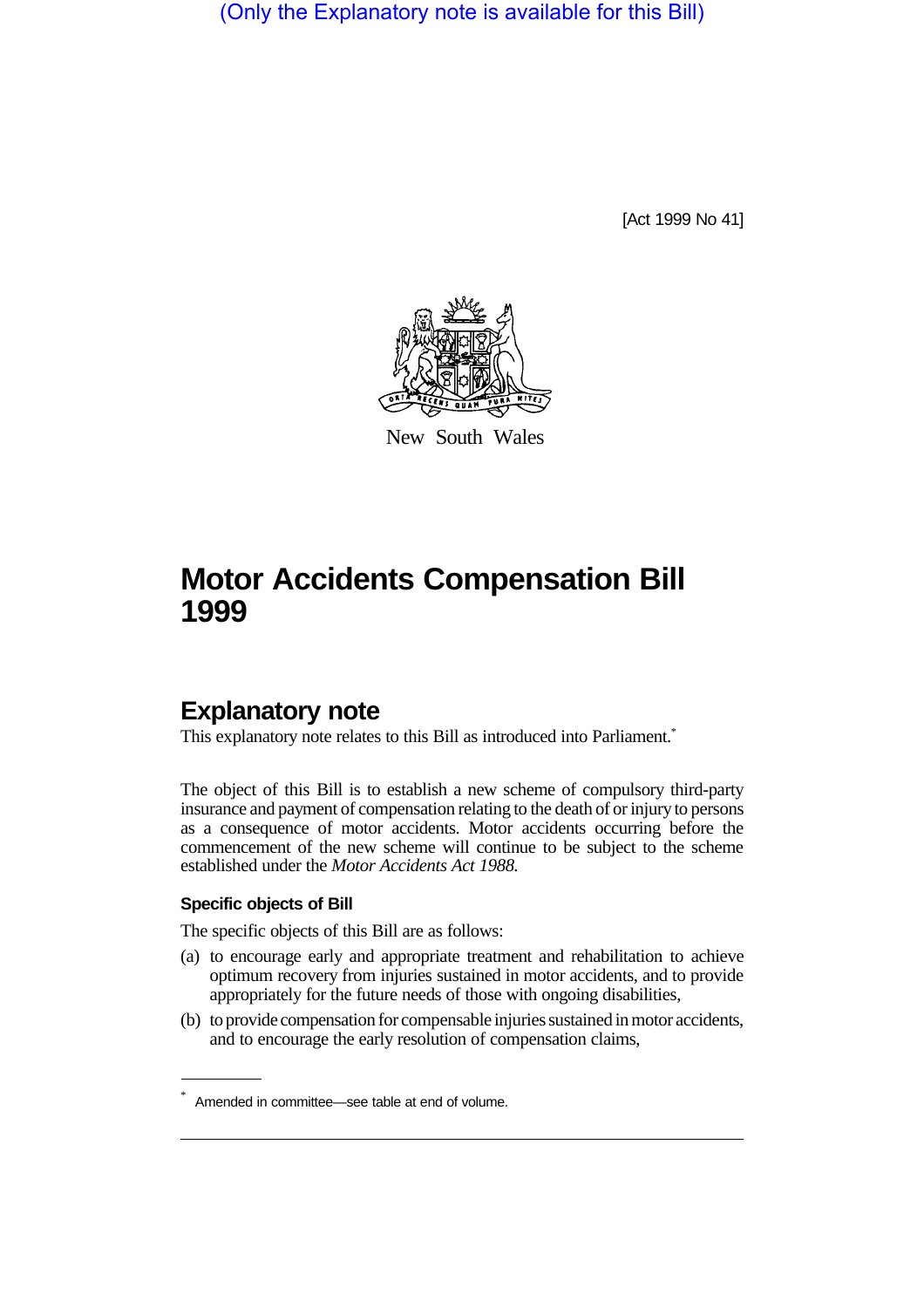Explanatory note

- (c) to promote competition in the setting of premiums for third-party policies, and to provide the Motor Accidents Authority with a prudential role to ensure against market failure,
- (d) to keep premiums affordable, recognising that third-party bodily insurance is compulsory for all owners of motor vehicles registered in New South Wales,
- (e) to keep premiums affordable, in particular, by limiting the amount of compensation payable for non-economic loss in cases of relatively minor injuries, while preserving principles of full compensation for those with severe injuries involving ongoing impairment and disabilities,
- (f) to ensure that insurers charge premiums that fully fund their anticipated liability,
- (g) to deter fraud in connection with compulsory third-party insurance.

#### **Features of previous scheme retained**

The principal features of the previous scheme that have been retained are as follows:

- (a) Insurance for liability of the driver or owner of a registered motor vehicle relating to the death of or injury to other persons as a consequence of motor accidents is compulsory.
- (b) Insurance under the scheme is privately underwritten and the insurance risk remains with the private sector. Insurers providing third-party insurance are licensed and supervised by the Motor Accidents Authority.
- (c) Compensation under the scheme is payable only if the injury or death was caused by the fault of the insured driver or owner in the use or operation of the motor vehicle.
- (d) Compensation where the motor vehicle involved in the accident was not insured or cannot be identified is payable under a Nominal Defendant scheme operated by the Motor Accidents Authority (with licensed insurers acting for the Authority in connection with claims).
- (e) The courts are the final arbiters on the issues of liability to pay compensation and the assessment of the amount of damages required to be paid by way of compensation.
- (f) Specific principles apply to a court when assessing compensation payments in any award of damages in a motor accident claim (including restrictions on compensation for pain and suffering and other categories of damages).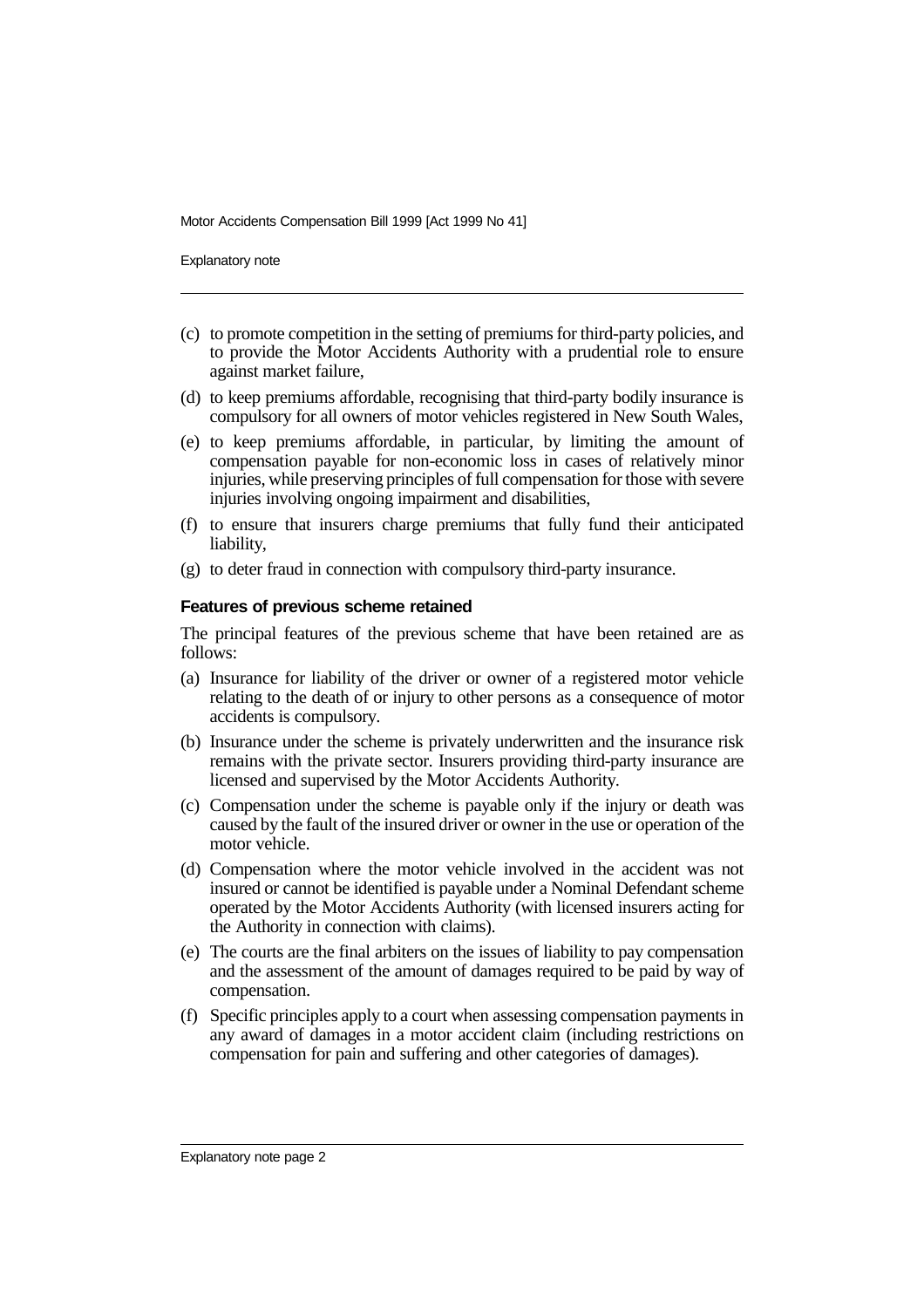Explanatory note

#### **Principal changes to previous scheme**

The principal changes to the previous scheme are as follows:

- (a) Early notification of injuries and decisions on provisional liability and payment by insurers (of up to \$500) to encourage prompt appropriate medical and related treatment of injured persons and discourage formal claims and litigation in respect of minor matters.
- (b) The issue of official guidelines with respect to appropriate treatment for injured persons for which insurers are liable.
- (c) The facility for regulations to prescribe schedules of fees for which insurers are liable for medical and related treatment, and to prescribe schedules of fees that legal practitioners may charge when dealing with motor accident claims.
- (d) The establishment of a system of independent medical assessment to resolve disputes about treatment, rehabilitation and other related medical matters.
- (e) The institution of new claims handling procedures by insurers to promote the prompt acceptance or denial of liability by insurers and the prompt making of reasonable offers of settlement for claims in which liability is accepted.
- (f) The establishment of a Motor Accidents Claims and Resolution Service within the Authority to assess disputed claims before court proceedings can be commenced to assist in the resolution of disputes about claims. The decision of the independent claims assessor on the amount of compensation to be paid will be binding on the insurer, and on the claimant if the claimant accepts the amount within 21 days. A claimant who does not accept the amount assessed will be liable for the payment of additional legal costs if the court does not award an increased amount of compensation.
- (g) The establishment of a Motor Accidents Council (with wide representation) to oversee the new medical and claims assessment procedures.
- (h) The modification of the principles applicable to the award of damages, in particular:
	- (i) changing the current threshold tests that apply before a person is entitled to damages for non-economic loss (e.g. pain and suffering) to at least 10% permanent impairment on a "whole of person" medical assessment, and
	- (ii) excluding compensation for economic loss for the first 5 days of loss of earnings and providing a cap on the weekly amount of loss of earnings similar to that applying to damages for work-related injuries.
- (i) Increased regulatory powers of the Authority with respect to licensed insurers, including the imposition of civil penalties for breaches of the Act or licence conditions.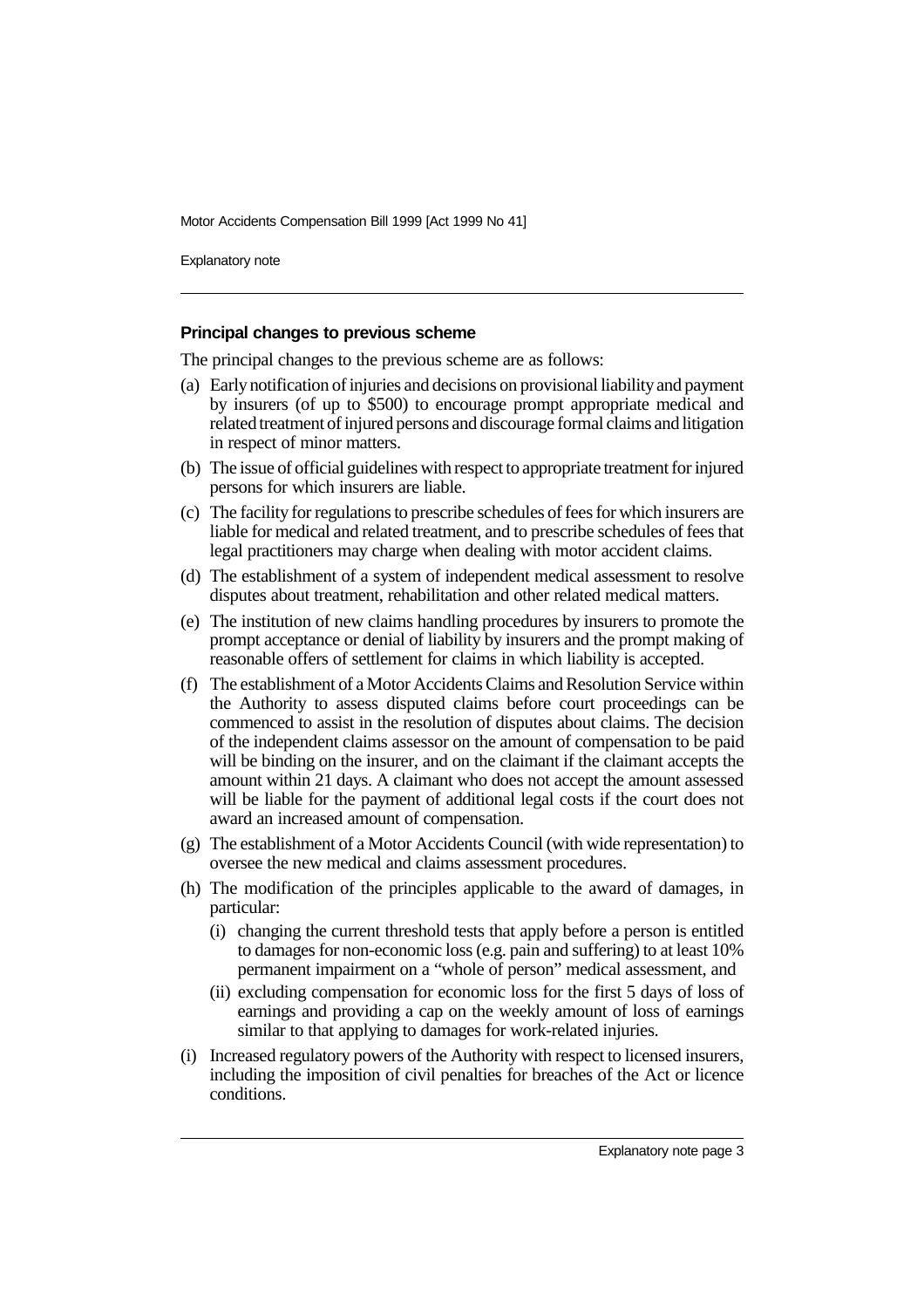Explanatory note

(j) Changes to the premium-fixing mechanisms for third-party insurance, including increased powers of the Authority to supervise those mechanisms, arrangements for pooling the risks associated with high risk groups in the community and for an initial premium of an average of approximately \$330 for passenger vehicles in a metropolitan area.

Outline of provisions

## **Chapter 1 Preliminary**

This Chapter sets out the name of the proposed Act, provides for its commencement on a proclaimed date, defines words and expressions used in the proposed Act and sets out the objects of the proposed Act. The Chapter requires the proposed Act to be construed and discretions exercised in a way that would best promote the objects of the proposed Act.

# **Chapter 2 Third-party insurance**

### **Part 2.1 Compulsory insurance**

This Part makes it an offence, subject to certain exceptions, for a person to use an uninsured motor vehicle on a road. It provides for a defence in criminal proceedings where the person believed, and had reasonable grounds for believing, that the vehicle was insured.

### **Part 2.2 Insurance policies**

This Part deals with matters relating to third-party insurance policies. The prescribed form of policy covers the use or operation of a registered vehicle on a road or elsewhere in Australia and the use or operation of a vehicle the subject of an unregistered vehicle permit only on a road in Australia. The Part prohibits the RTA from registering or renewing the registration of a motor vehicle or issuing a trader's plate unless a certificate of insurance is produced to the RTA or the RTA is otherwise satisfied that a third-party insurance policy exists.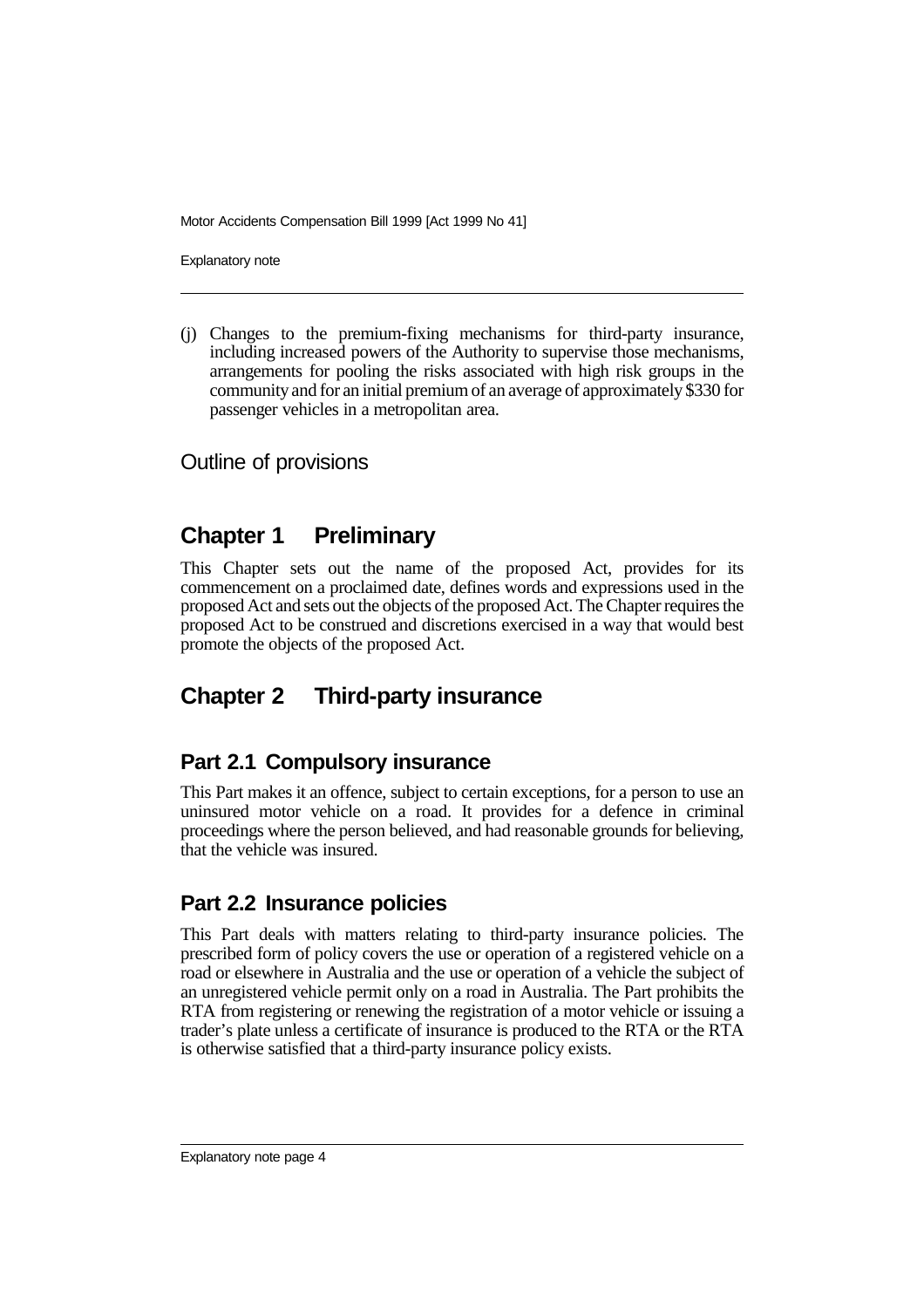Explanatory note

This Part also outlines the method of effecting a third-party insurance policy. More specifically, it deals with the issuing of certificates of insurance, the commencement, duration and cancellation of policies and the rights and liabilities attaching to persons who are parties to those policies.

#### **Part 2.3 Insurance premiums**

This Part relates to third-party insurance premiums. It provides for the charging of premiums in accordance with premiums filed by insurers with, and not rejected by, the Authority. Premiums that may be filed are subject to Premiums Determination Guidelines issued by the Authority. In addition, the Part sets, at 4% of the premium collected, the maximum amount a licensed insurer may pay to an insurer's agent as a commission. The Part permits the Authority to enter into arrangements with licensed insurers to pool the risks associated with certain high risk third-party insurance policies.

#### **Part 2.4 Uninsured or unidentified motor vehicles**

This Part enables claims for damages for a motor vehicle accident to be brought against the Nominal Defendant where a vehicle is uninsured or is not identified. The Authority is designated as the Nominal Defendant, but claims are allocated to licensed insurers to be dealt with. An insurance industry deed between the Government and insurers provides for cost sharing for those claims among insurers according to their market share of third-party insurance business.

## **Chapter 3 Motor accident injuries**

#### **Part 3.1 Preliminary**

This Part deals with certain preliminary matters for the operation of Chapter 3. These matters include the definitions of certain words for the purposes of that Chapter, the injuries to which the Chapter applies and the issuing of Medical Guidelines by the Motor Accidents Council as part of the Council's oversight of medical assessment. The Medical Guidelines may approve appropriate treatment for injuries, appropriate rehabilitation procedures and set out procedures for the assessment of permanent impairment and the assessment of medical and related disputes.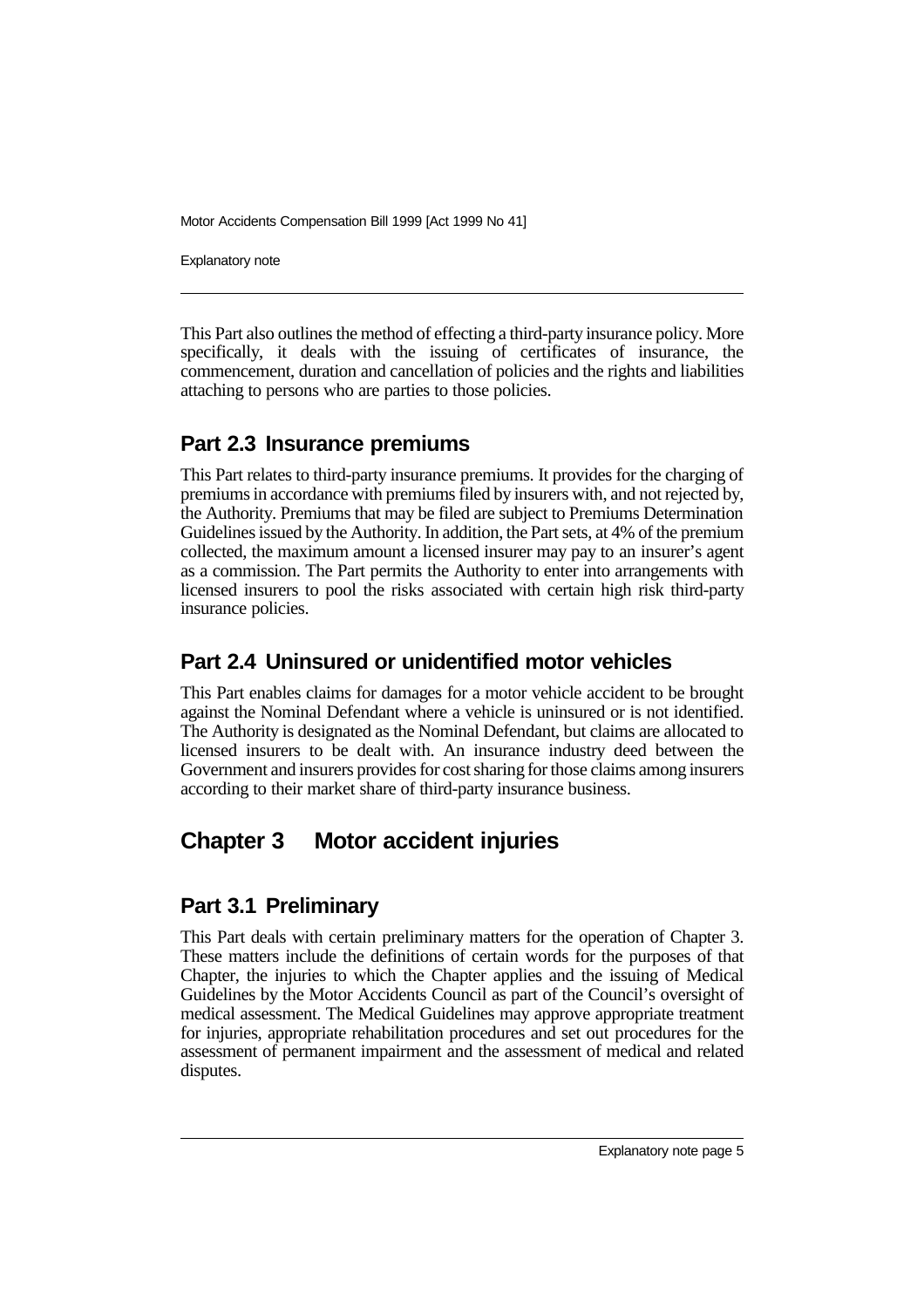Explanatory note

#### **Part 3.2 Early payment for treatment of injured persons**

This Part deals with the new arrangements outlined above for early notification of injuries and decisions on provisional liability and payment by insurers (of up to \$500) to encourage prompt and appropriate medical and related treatment and discourage formal claims and litigation in respect of minor matters. It sets out procedures for the early submission of an accident notification form and makes related provision for the acceptance of provisional liability by insurers and the payment of treatment expenses. Provisional liability must be accepted for injured passengers and pedestrians.

#### **Part 3.3 Payments to hospitals, doctors and others**

This Part deals with the manner in which payments are made by licensed insurers to hospitals, doctors, dentists, ambulance services and others for the treatment expenses of injured persons. The Part formalises the current bulk billing arrangements for public hospital expenses and introduces a power to prescribe scheduled fees for medical and related treatment for which an insurer is liable.

### **Part 3.4 Medical assessment**

This Part provides for the new arrangements outlined above for independent medical assessment in the case of disputes between a claimant and an insurer about certain matters related to medical or related treatment for a motor accident injury and the degree of permanent impairment a person has suffered from such an injury. The Part provides for the appointment of medical assessors, assessment procedures, costs of assessments and the review of such assessments by a review panel.

## **Chapter 4 Motor accident claims**

### **Part 4.1 Preliminary**

This Part deals with certain preliminary matters relating to Chapter 4, such as definitions and the application of the Chapter. The Part also makes it clear that the Chapter applies to all claims regardless of whether or not there is a third-party insurance policy in respect of the claim.

The Part provides for the issuing to insurers of Claims Handling Guidelines by the Authority, and for the issuing of Claims Assessment Guidelines by the Motor Accidents Council as part of the Council's oversight of claims assessment.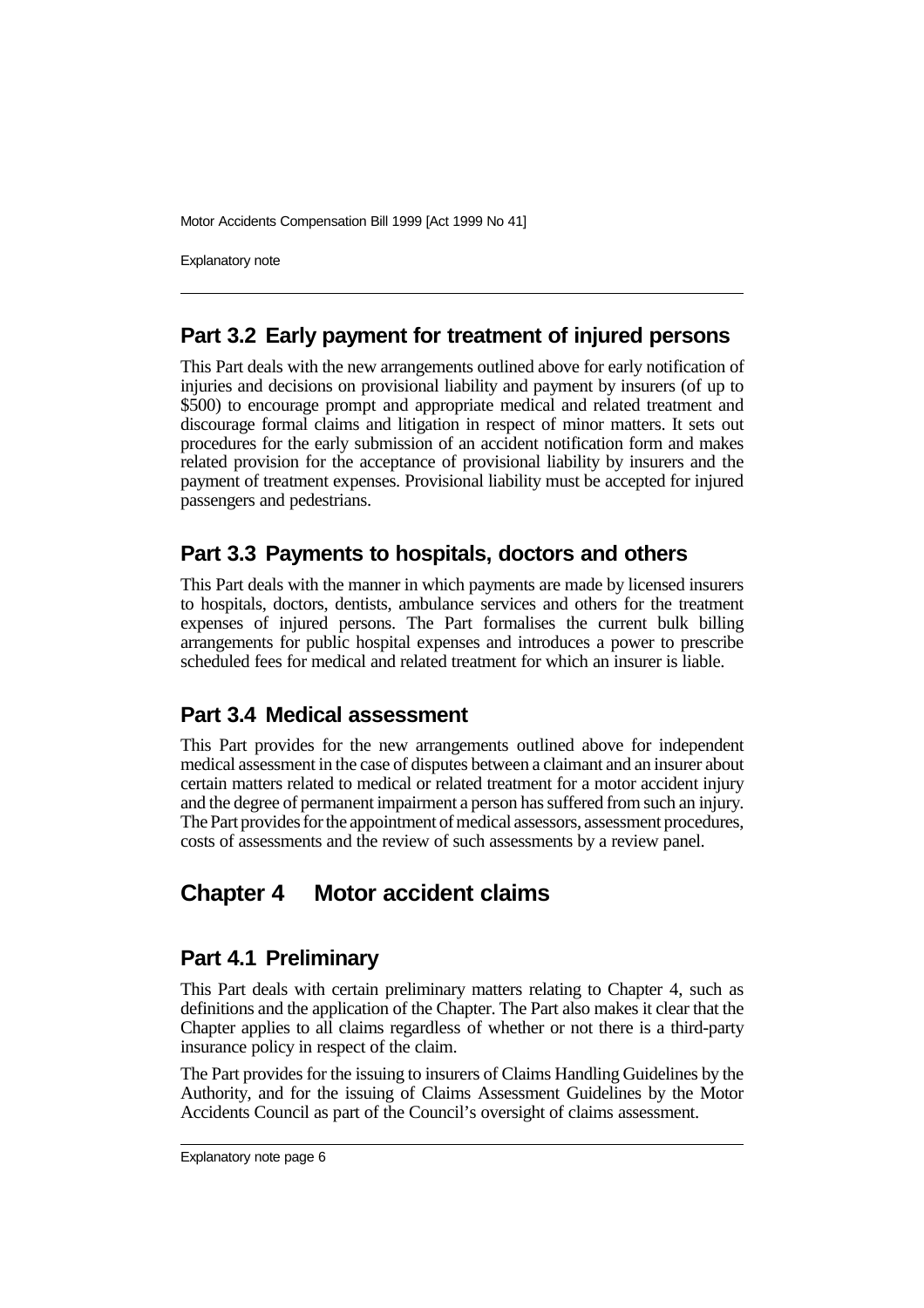Explanatory note

#### **Part 4.2 Claims and other preliminary matters**

This Part deals with matters relating to the making of claims. These matters include the requirement for claimants to comply with the law relating to the reporting of motor accidents to the police, the time for and notice of making of claims, the making of late claims and certain powers of insurers relating to claims.

#### **Part 4.3 Duties with respect to claims**

This Part deals with the duties of insurers, claimants and other parties related to a claim. These duties include the duty of insurers to try to resolve claims expeditiously and to make reasonable offers of settlement (except where liability is wholly denied), the duty of claimants to co-operate with insurers and persons against whom claims are made, and the duty of the owners or drivers of motor vehicles to which claims relate to co-operate with insurers. The Part provides for the new claims handling procedures outlined above, including a 2-months deadline for an insurer to accept or deny liability and a deadline for making a reasonable offer of settlement of 1 month after the injury has stabilised or 2 months after the claimant provides all necessary particulars (whichever is the later).

#### **Part 4.4 Claims assessment and resolution**

This Part deals with the new arrangements for the establishment of a Motor Accidents Claims and Resolution Service within the Authority to assess disputed claims before court proceedings can be commenced to assist in the resolution of disputes about claims. The decision of the independent claims assessor on the amount of compensation to be paid will be binding on the insurer, and on the claimant if the claimant accepts the amount within 21 days. Any decision of a claims assessor on liability is not binding. If a claim is not appropriate for assessment, a certificate of exemption will be granted, which will authorise the commencement of court proceedings. The Part deals with the manner of assessment by claims assessors, other disputes that may be referred for assessment (such as late claims) and proceedings before, and the powers of, claims assessors. It also provides that regulations may be made for or with respect to the procedures to be followed under the Part.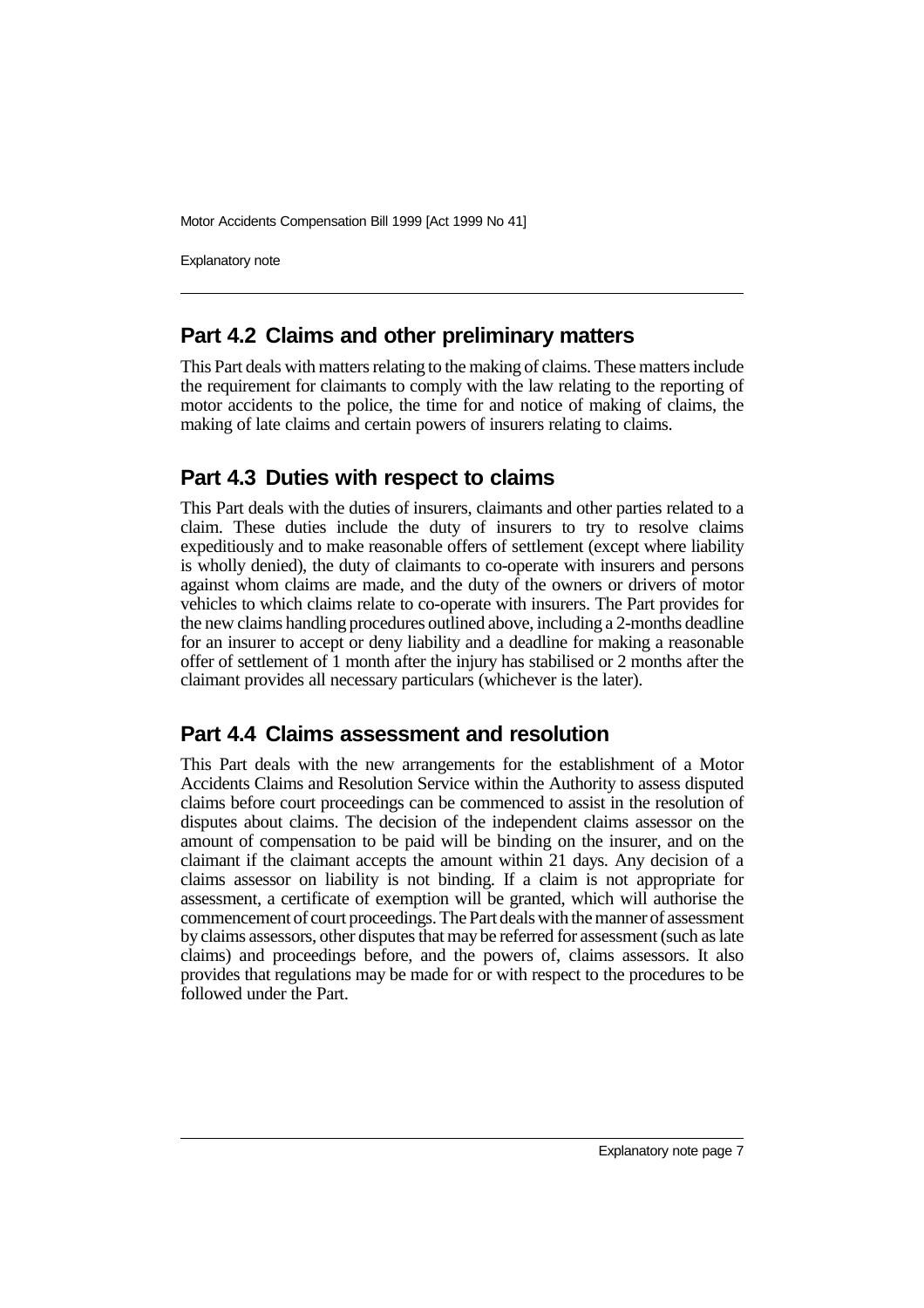Explanatory note

#### **Part 4.5 Court proceedings on claims**

This Part deals with certain matters relating to court proceedings in respect of claims, such as time limitations on commencement of court proceedings and the prohibitions on commencing proceedings in respect of a claim without a certificate of claims assessment or exemption from claims assessment. The Part retains the existing restriction that court proceedings cannot be commenced after the expiration of 3 years after the motor accident unless the court gives special leave.

#### **Part 4.6 Miscellaneous provisions**

This Part deals with a number of miscellaneous matters relating to claims. The Part makes it an offence to knowingly make a statement that is false or misleading in a material particular in certain specified documents, in the course of an assessment or when otherwise furnishing information concerning a motor accident or any claim relating to a motor accident. The maximum penalty for the offence is 50 penalty units (\$5,500) or 12 months' imprisonment or both. The Part also provides for a right of recovery against a person who obtains a financial benefit by means of a fraudulent claim.

The Part continues the provisions for a register of claims for motor accident claims and work-related claims and for the sharing of the information among insurers. In addition, the Part introduces a power to make regulations to regulate advertising by lawyers and agents in connection with claims in similar terms to that applying in workers compensation matters.

## **Chapter 5 Award of damages**

### **Part 5.1 Application**

This Part provides that Chapter 5 applies to and in respect of an award for damages which relates to the death or injury of a person caused by the fault of the owner or driver of a motor vehicle in the use or operation of the vehicle. The Part provides that a court cannot award damages relating to motor accidents contrary to that Chapter.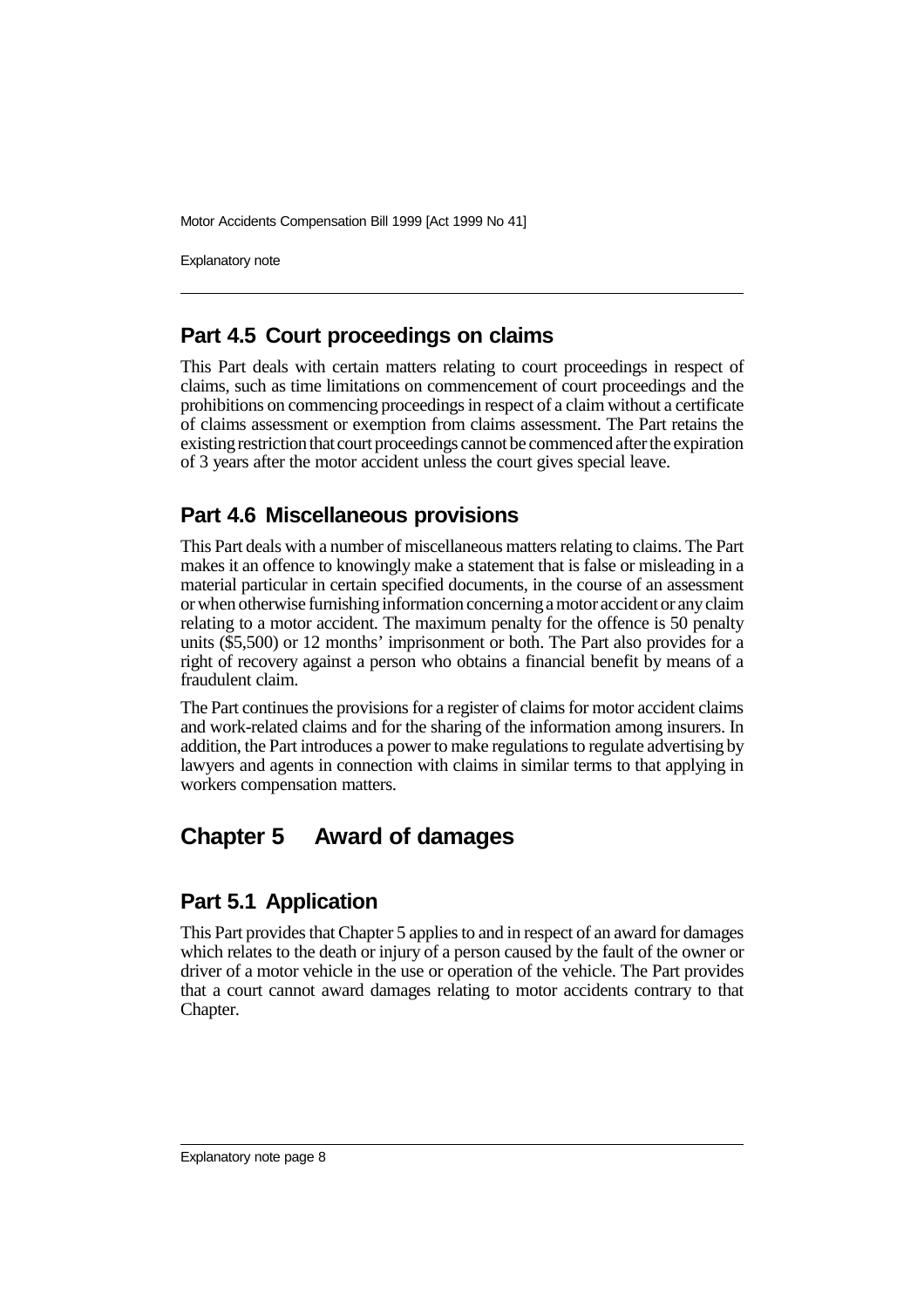Explanatory note

#### **Part 5.2 Damages for economic loss**

This Part relates to awards for damages for economic loss and the method of making such awards. It includes provisions relating to the maximum loss of earnings, the discount rate for lump sum awards and the maximum amount for certain attendant care services.

#### **Part 5.3 Damages for non-economic loss**

This Part relates to awards for damages for non-economic loss and the making of such awards. It includes provisions relating to the new threshold test of at least 10% permanent impairment of an injured person and the maximum amount that a court may award for non-economic loss.

#### **Part 5.4 Other matters**

This Part deals with other matters that relate to awards for damages including, amongst other things, the duty of an injured person to mitigate his or her damages, interest payments on damages awards, contributory negligence, voluntary assumption of risk, psychological or psychiatric injury, the prohibition on exemplary or punitive damages and indexation of maximum award amounts provided for in the Chapter.

## **Chapter 6 Costs**

This Chapter deals with a number of matters relating to and in respect of legal and associated costs in connection with a motor accident. It includes provisions that allow for regulations to be made fixing maximum costs recoverable by legal practitioners for legal services, and other non-legal services (such as expenses for investigations, witnesses or medical reports) and for maximum fees recoverable by medical practitioners for the provision of medical reports or witness appearances in connection with a claim. The Chapter also provides for a cost recovery limitation for claimants who do not accept the amount of damages assessed by a claims assessor and do not obtain any significant increase in the amount assessed through court proceedings. The Chapter authorises the regulations to prescribe court fees and claims assessment fees in respect of motor accident claims.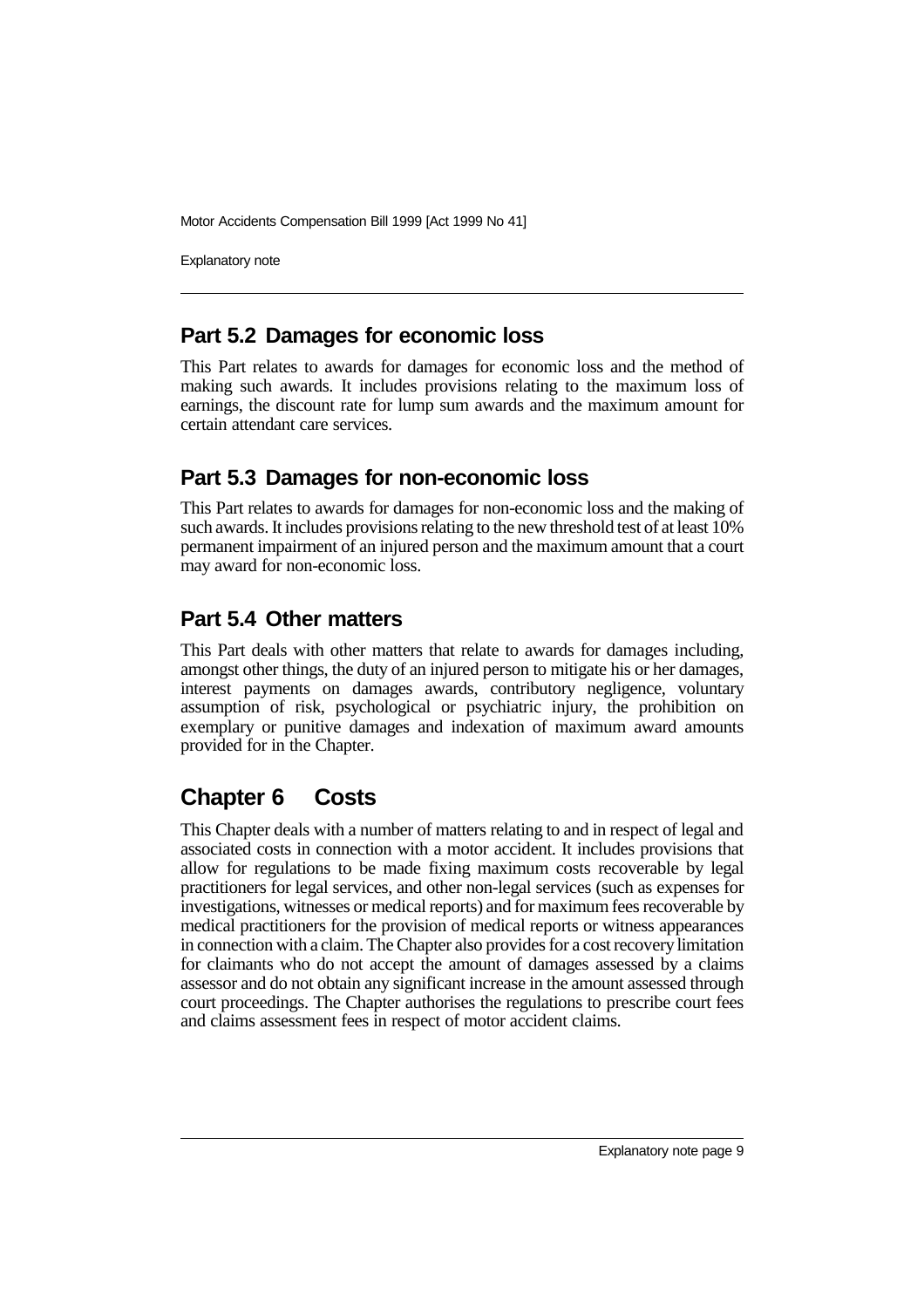Explanatory note

### **Chapter 7 Insurers**

#### **Part 7.1 Licensing of insurers**

This Part deals with the licensing of insurers authorised to issue third-party policies for the purposes of the proposed Act. It includes provisions relating to applications for licences and the duration, conditions, suspension and cancellation of licences. The Part includes a new procedure for the imposition of a civil penalty of up to \$50,000 for a contravention by a licensed insurer.

#### **Part 7.2 Supervision of insurers**

This Part deals with the supervision of licensed insurers by the Authority. It includes provisions relating to accounts, returns and other documents that must be kept by licensed insurers or lodged with the Authority and provisions relating to the powers of entry and inspection of authorised officers of the Authority.

#### **Part 7.3 Insolvent insurers**

This Part deals with matters relating to insolvent insurers. It includes provisions relating to the tasks of liquidators of insolvent insurers and the role of the Nominal Defendant as agent and attorney of persons insured under a third-party insurance policy issued by an insolvent insurer.

## **Chapter 8 Administration**

### **Part 8.1 Motor Accidents Authority**

This Part provides for the continuation of the Motor Accidents Authority of New South Wales as a statutory corporation representing the Crown. It contains provisions dealing with the Authority's Board of Directors, its General Manager and other staff. It also provides for the management and general functions of the Authority.